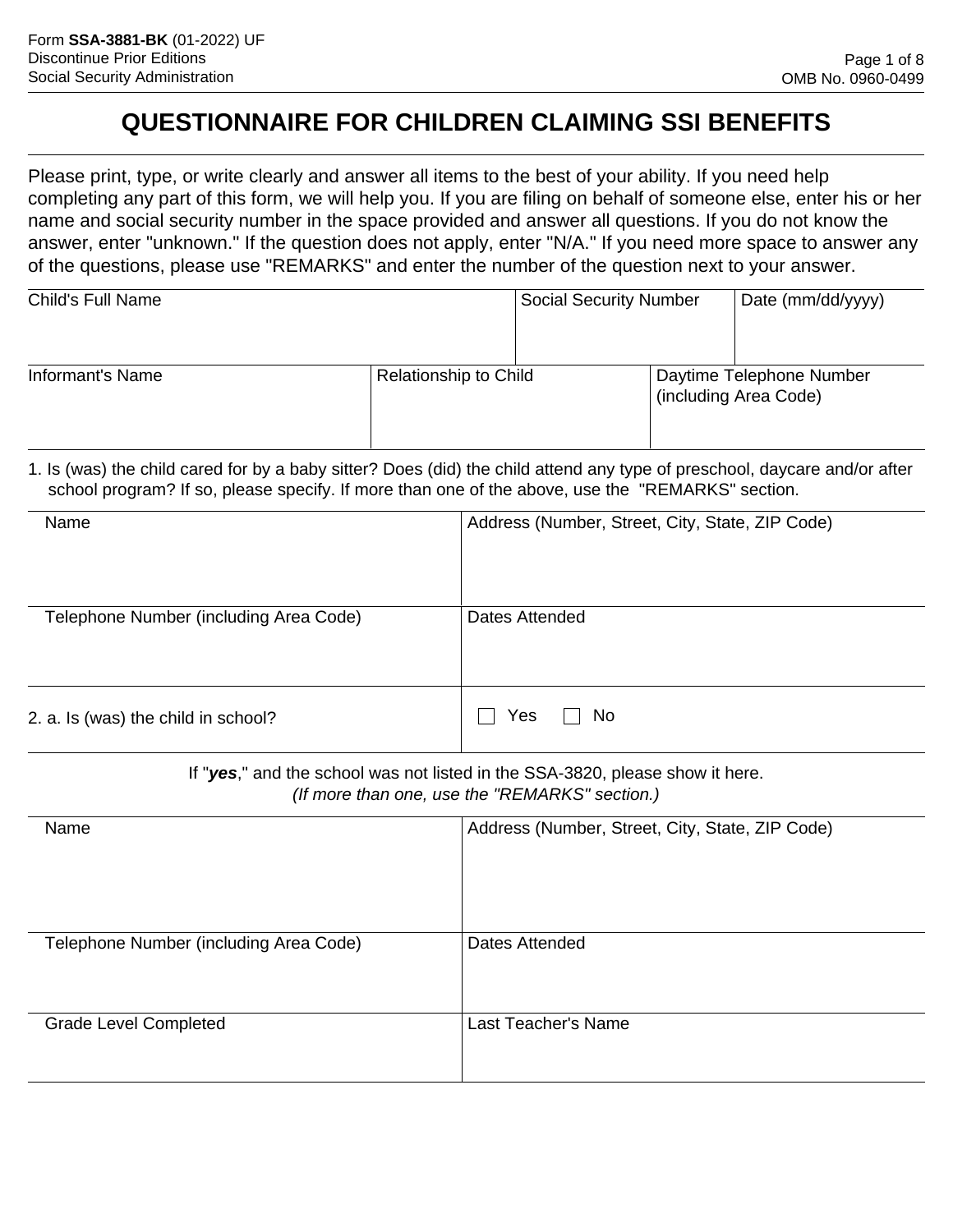| 2.b. Is the child in a special education program?                                                                                                                                  |                                        | Yes                                                                            | No.                                    | Don't Know |
|------------------------------------------------------------------------------------------------------------------------------------------------------------------------------------|----------------------------------------|--------------------------------------------------------------------------------|----------------------------------------|------------|
| c. Does the school make any special accommodations for the<br>child; e.g., adaptive furniture, wheelchair ramps, extra<br>assistance or attention?                                 |                                        | Yes                                                                            | No                                     | Don't Know |
| If "yes" in 2.b. or 2.c., indicate type of program and/or<br>accommodations:                                                                                                       |                                        | Specify number of hours per week the child is<br>in special education program: |                                        |            |
| d. Do you have a copy of the child's individual education plan<br>(IEP), the report in which the teacher outlines the child's<br>problems and lists the plans for correcting them? |                                        | Yes                                                                            | No                                     |            |
| If "yes," please provide a copy.                                                                                                                                                   |                                        |                                                                                |                                        |            |
| 3. Does the child receive any special counseling or tutoring?                                                                                                                      |                                        |                                                                                |                                        |            |
| a. In school                                                                                                                                                                       |                                        | Yes                                                                            | No                                     |            |
| b. Outside school                                                                                                                                                                  |                                        | Yes                                                                            | No.                                    |            |
| If "yes," in 3.a. or 3.b., please indicate: (If more than one, use the "REMARKS" section.)                                                                                         |                                        |                                                                                |                                        |            |
| Type of Counseling, Tutoring<br>Date Began and Ended (If completed)                                                                                                                | <b>Frequency of Visits</b>             |                                                                                |                                        |            |
| <b>Counselor's or Tutor's Name</b>                                                                                                                                                 | Telephone Number (including Area Code) |                                                                                |                                        |            |
| Address (Number, Street, City, State, ZIP Code)                                                                                                                                    |                                        |                                                                                |                                        |            |
| 4. Does the child or family have a child welfare, social services or<br>early intervention caseworker?                                                                             |                                        | Yes                                                                            | No                                     |            |
| If "yes," please provide the following information: (If more than one, use the "REMARKS" section.)                                                                                 |                                        |                                                                                |                                        |            |
| <b>Caseworker's Name</b><br>Organization                                                                                                                                           |                                        |                                                                                |                                        |            |
| Address (Number, Street, City, State, ZIP Code)                                                                                                                                    |                                        |                                                                                | Telephone Number (including Area Code) |            |
| File or Record Number                                                                                                                                                              |                                        |                                                                                | Date First Saw/Last Saw Caseworker     |            |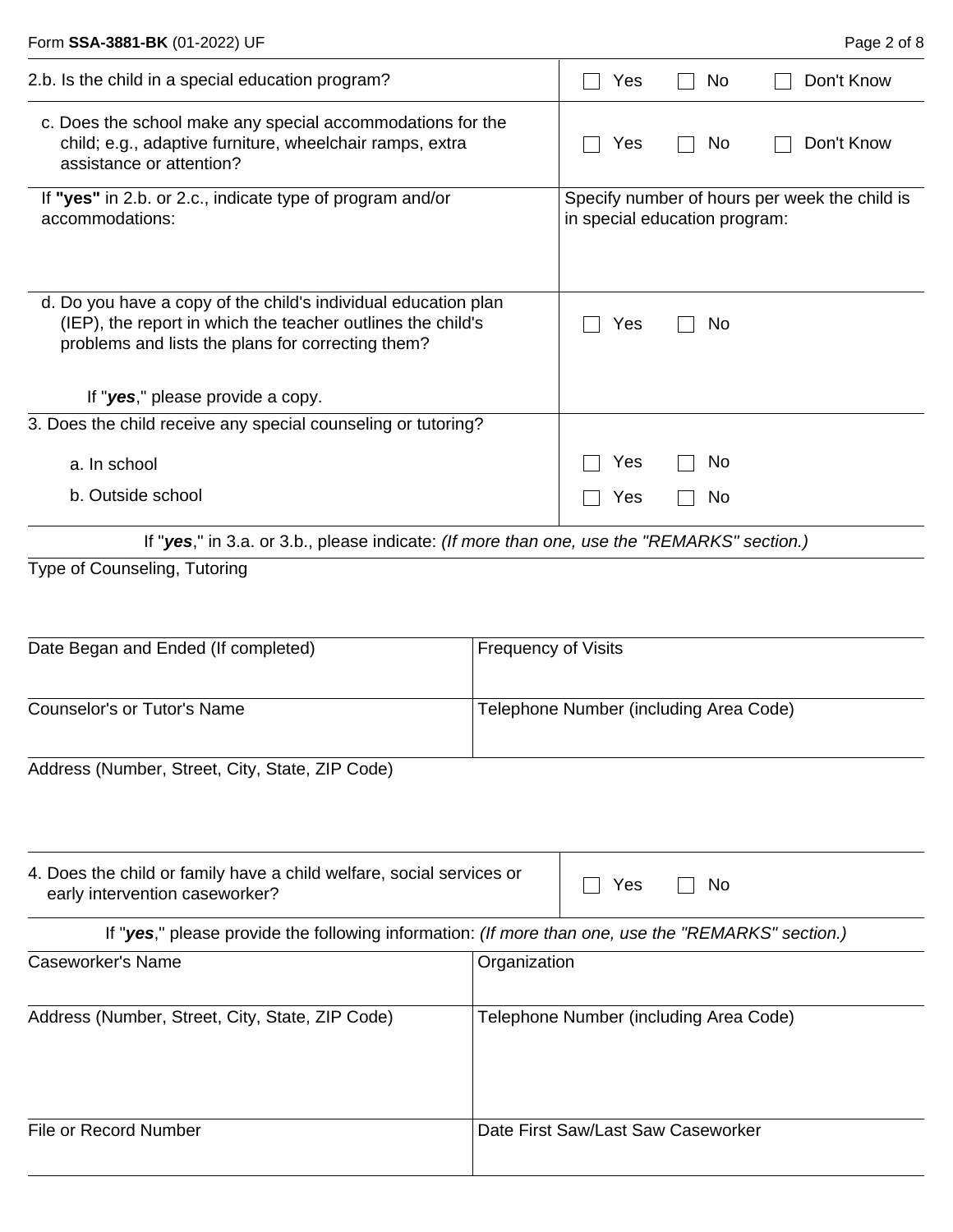5. Has the child ever been tested or evaluated by any of the following agencies or organizations? If "*yes*," indicate in the space provided below the agency name, address, telephone number, record number, and the type and date of test or evaluation performed *(e.g., vision, hearing, speech, physical).*

| a. Public/Community Health Department         | Yes<br>No  |
|-----------------------------------------------|------------|
| b. Child Welfare/Social Services Agency       | Yes<br>No. |
| c. Developmental Evaluation Center            | Yes<br>No. |
| d. Mental Health/Intellectual Disability      | Yes<br>No  |
| e. Special Needs/Crippled Children Agency     | Yes<br>No. |
| f. Speech and Hearing Center                  | Yes<br>No. |
| g. Women, Infants, and Children (WIC) Program | Yes<br>No  |
|                                               |            |

Use the letter designation *(5a, 5b, etc.)* to identify the agency.

If additional space is needed, use "REMARKS" section.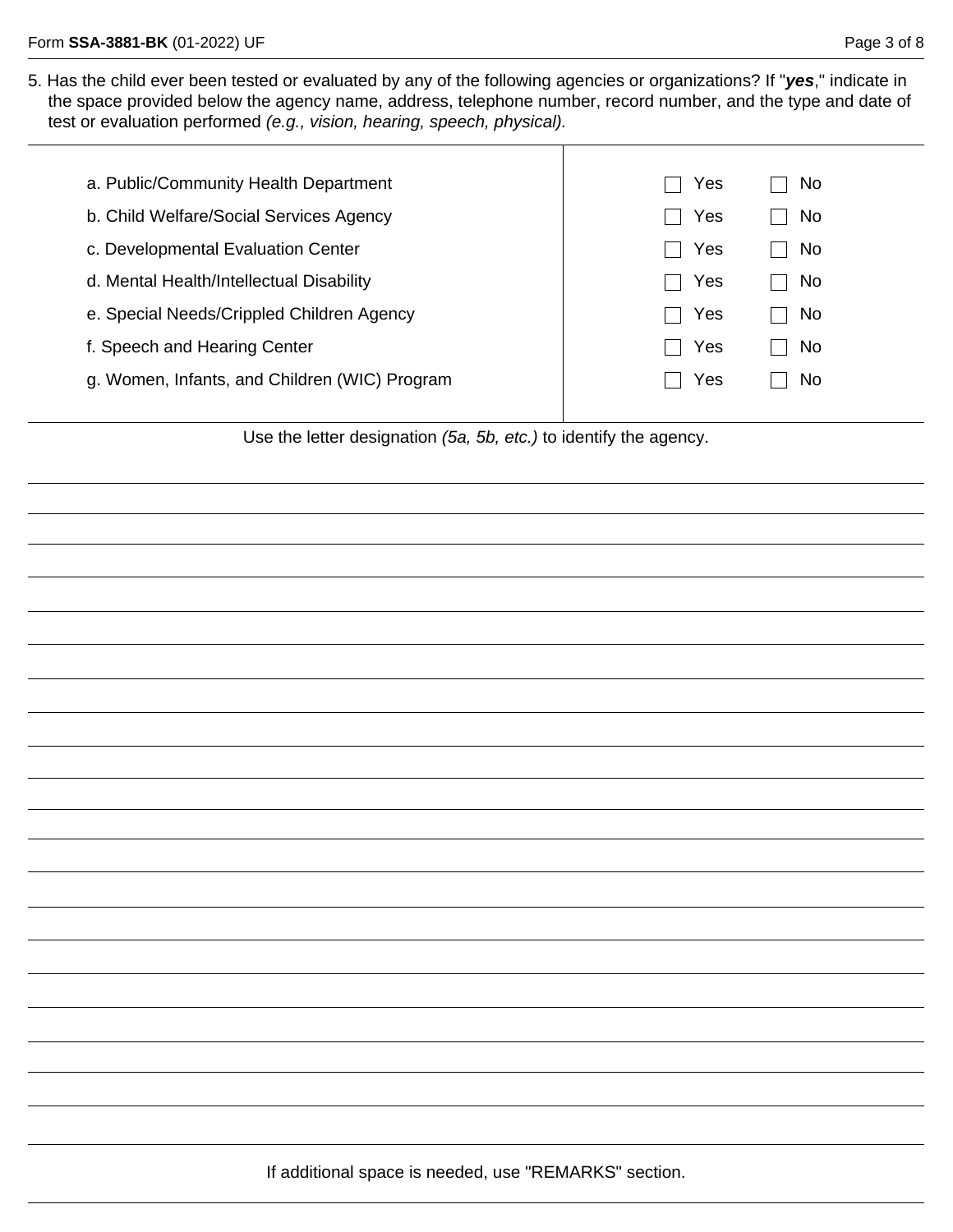| Form SSA-3881-BK (01-2022) UF                                                                                                                                                                                                                                                                               | Page 4 of 8                         |
|-------------------------------------------------------------------------------------------------------------------------------------------------------------------------------------------------------------------------------------------------------------------------------------------------------------|-------------------------------------|
| 6. Does (did) the child receive any special therapy (physical, speech and<br>language, occupational), exercises, or any other services for his/her<br>impairments?                                                                                                                                          | No<br>Yes                           |
| Include information about any therapy or exercises the parent,<br>guardian or caregiver provides the child.                                                                                                                                                                                                 |                                     |
| If "yes," indicate below the therapist's name, the name of the person who PRESCRIBED AND/OR DESIGNED the<br>therapy program, the type(s) and frequency of treatment, when treatment began and ended (if completed), and<br>where treatment was received (e.g., home, hospital, therapist's office, clinic.) |                                     |
| Therapist's Name                                                                                                                                                                                                                                                                                            | Telephone No. (including Area Code) |
| Address (Number, Street, City, State, ZIP Code)                                                                                                                                                                                                                                                             |                                     |
| Person Who Prescribed/Designed Therapy                                                                                                                                                                                                                                                                      |                                     |
| Information about Therapy:                                                                                                                                                                                                                                                                                  |                                     |
|                                                                                                                                                                                                                                                                                                             |                                     |
|                                                                                                                                                                                                                                                                                                             |                                     |
| Therapist's Name                                                                                                                                                                                                                                                                                            | Telephone No. (including Area Code) |
| Address (Number, Street, City, State, ZIP Code)                                                                                                                                                                                                                                                             |                                     |
| Person Who Prescribed/Designed Therapy                                                                                                                                                                                                                                                                      |                                     |
| Information about Therapy:                                                                                                                                                                                                                                                                                  |                                     |
|                                                                                                                                                                                                                                                                                                             |                                     |
|                                                                                                                                                                                                                                                                                                             |                                     |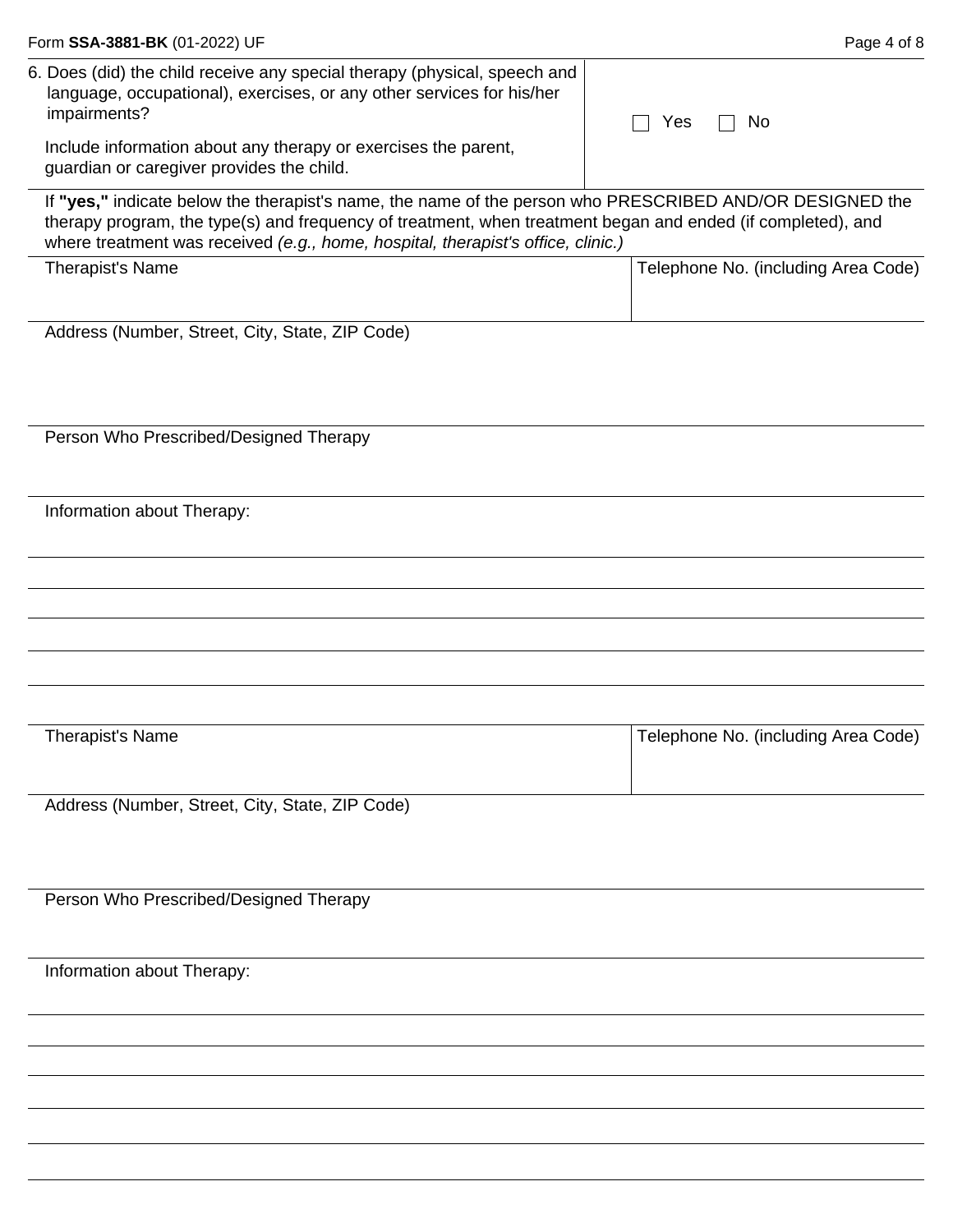| 7. Does (did) the child receive vocational rehabilitation services?                                                        | No<br>Yes                           |  |
|----------------------------------------------------------------------------------------------------------------------------|-------------------------------------|--|
| If "yes," describe services received below the rehabilitation counselor's<br>information. Include dates and record number. |                                     |  |
|                                                                                                                            |                                     |  |
| <b>Rehabilitation Counselor's Name</b>                                                                                     | Telephone No. (including Area Code) |  |
| Address (Number, Street, City, State, ZIP Code)                                                                            |                                     |  |
| Services received:                                                                                                         |                                     |  |
|                                                                                                                            |                                     |  |
|                                                                                                                            |                                     |  |
|                                                                                                                            |                                     |  |
| (If additional space is needed, use "REMARKS" section.)                                                                    |                                     |  |
| <b>NOTE: PROVIDING INFORMATION ABOUT THE CHILD'S</b><br><b>INVOLVEMENT WITH THE COURT SYSTEM IS OPTIONAL</b>               |                                     |  |
| 8. Has the child ever been involved with the court system other than<br>Yes<br>No<br>in custody proceedings?               |                                     |  |
| If "yes," please explain involvement, including testing and evaluation.                                                    |                                     |  |
| Youth Development Center's Name                                                                                            |                                     |  |
| Address (Number, Street, City, State, ZIP Code)                                                                            |                                     |  |
| Probation or Parole Officer's Name                                                                                         | Telephone No. (including Area Code) |  |
| Address (Number, Street, City, State, ZIP Code)                                                                            |                                     |  |
| Involvement including any testing and evaluation:                                                                          |                                     |  |
|                                                                                                                            |                                     |  |
|                                                                                                                            |                                     |  |

Form **SSA-3881-BK** (01-2022) UF **Page 5 of 8**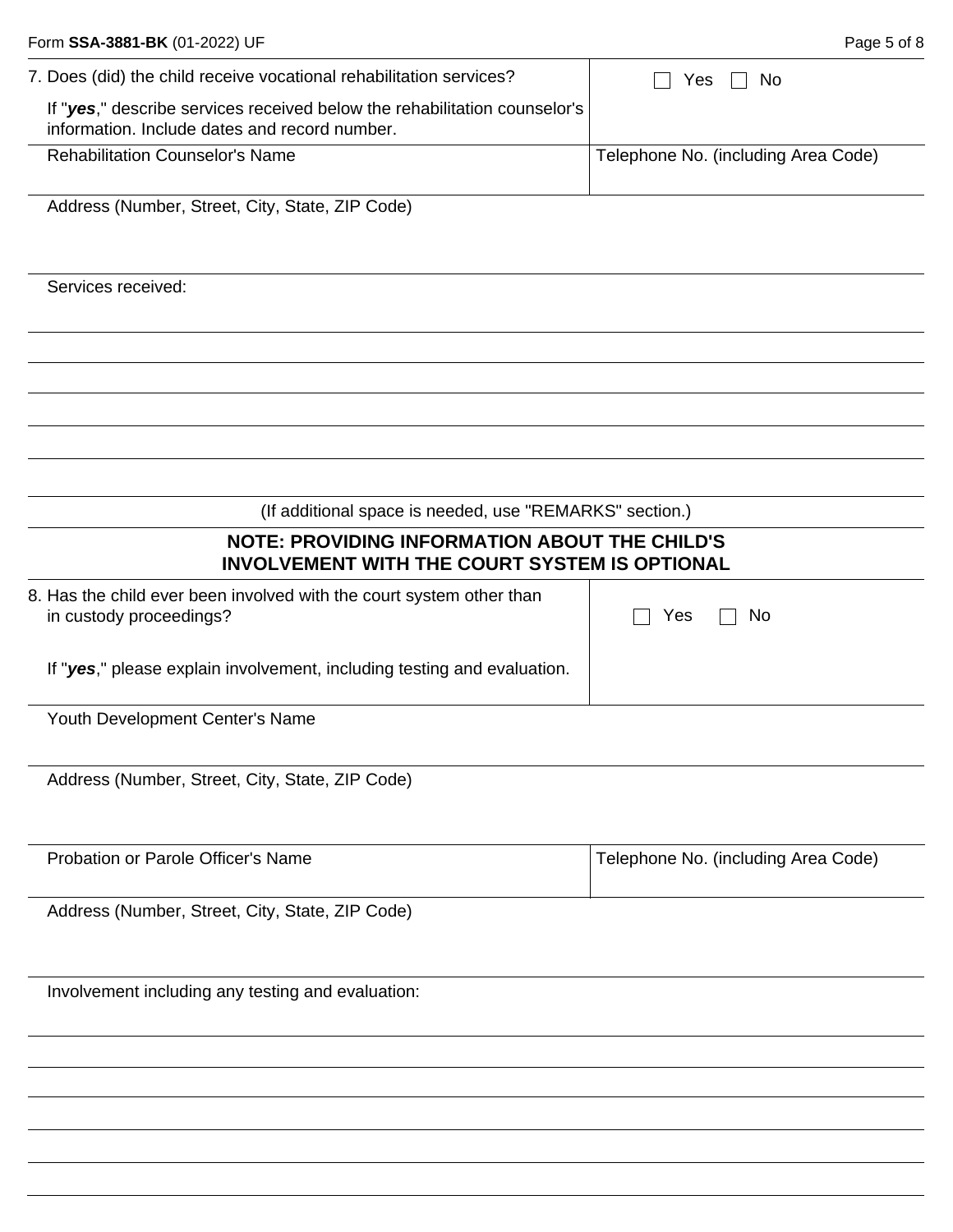9. Does (did) the child participate in any community or school activities, such as choir, Special Olympics, Boy's/Girl's Club, Scouts, or sports?

 $\Box$  Yes  $\Box$  No

If "yes," describe involvement, amount of time spent in activity, and level of participation. Provide name, address, and telephone number of individual who supervises the activity. Include dates of involvement. If involvement ended, explain why.

10. If the child takes any medication on an ongoing basis, please indicate the following:

| <b>MEDICATION DOSAGE/</b><br><b>FREQUENCY</b> | <b>PRESCRIBED BY</b><br>(NAME) | <b>REASON FOR MEDICATION</b> | DESCRIBE ANY SIDE EFFECTS |
|-----------------------------------------------|--------------------------------|------------------------------|---------------------------|
|                                               |                                |                              |                           |
|                                               |                                |                              |                           |
|                                               |                                |                              |                           |
|                                               |                                |                              |                           |
|                                               |                                |                              |                           |
|                                               |                                |                              |                           |
|                                               |                                |                              |                           |
|                                               |                                |                              |                           |
|                                               |                                |                              |                           |
|                                               |                                |                              |                           |
|                                               |                                |                              |                           |

How well does the medication(s) work? Please explain: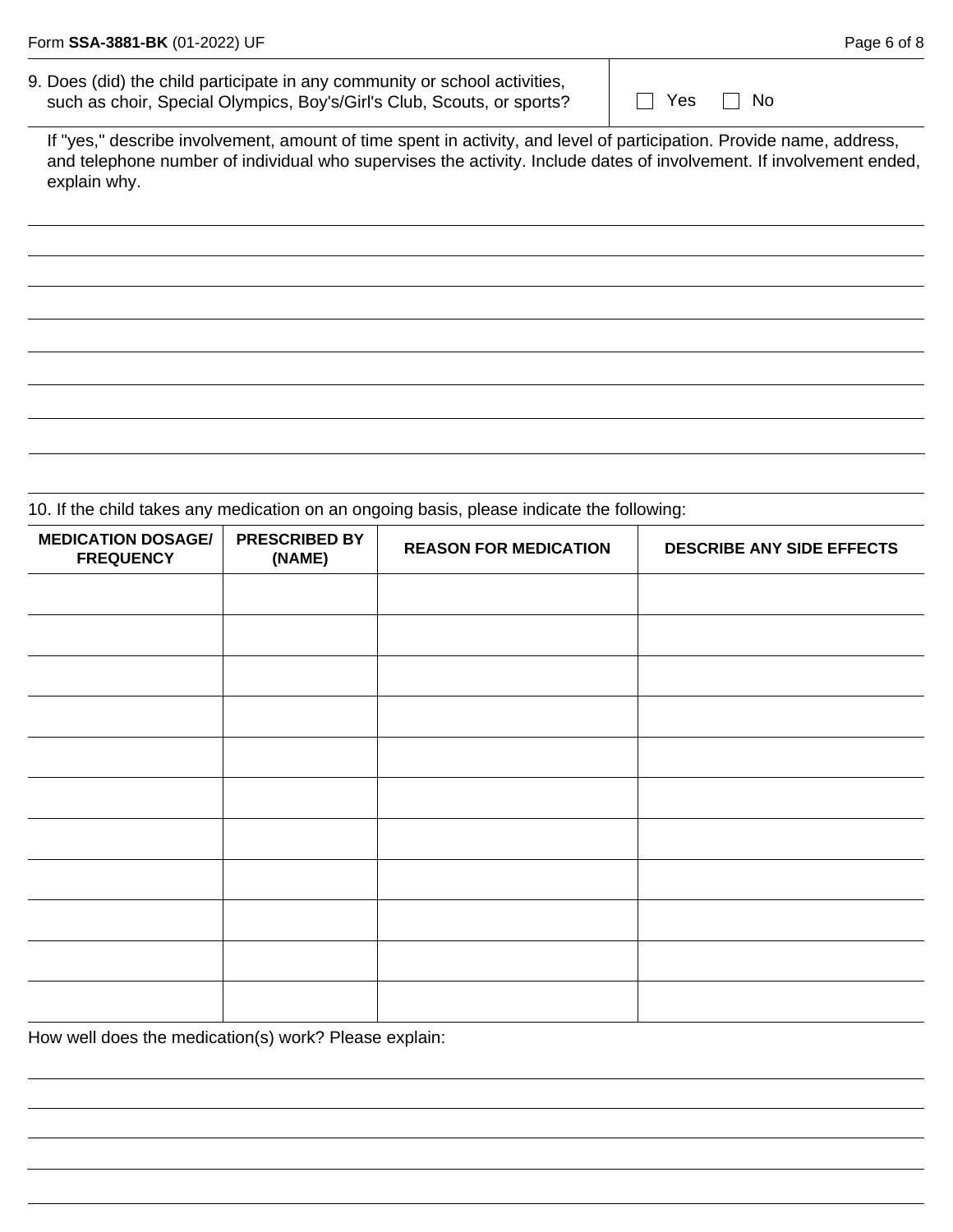11 a. If you are unable to give us information we need about the child, is there someone else who helps care for the child and, knows of the child's impairment who can help us get the information we need, and, if necessary, bring the child to a consultative examination?

 $\Box$  Yes  $\Box$  No

b. If "yes," please provide the following information about this person

Name

Address (Number, Street, City, State, ZIP Code)

Daytime telephone number (including Area Code)

Relationship *(e.g., relative, neighbor, family friend)* to the child?

REMARKS: